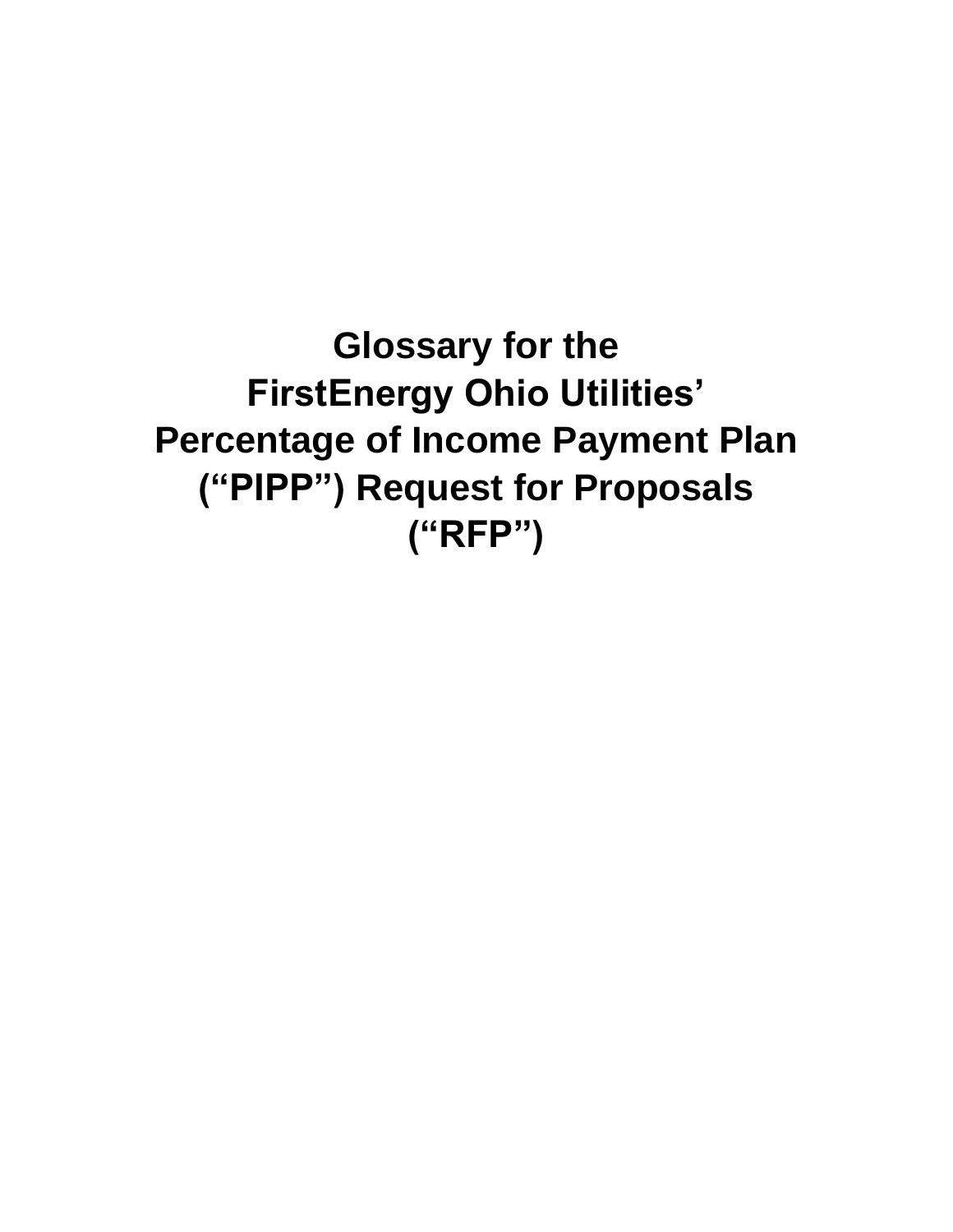This Glossary applies to the requests for proposals ("RFPs") for The Cleveland Electric Illuminating Company, The Toledo Edison Company, and Ohio Edison Company (hereafter referred to as "the FirstEnergy Ohio Utilities" or "the Companies") to procure competitive retail electric service for Percentage of Income Payment Plan ("PIPP") program customers of the FirstEnergy Ohio Utilities.

## **In the event of a conflict between this Glossary and the prevailing Master PIPP Supply Agreement with respect to the definitions provided, the definitions included in the prevailing Master PIPP Supply Agreement shall control.**

**Advisor** is a person or persons who will be advising or assisting the Registered Bidder with respect to bidding strategy, estimation of the value of the product, or estimation of the risks associated with serving PIPP Load.

**Applicant** refers to a Party that has submitted or has indicated that it intends to submit a PIPP Supplier Application.

**Auction Software** has the meaning set forth in the Bidding Rules document.

**Authorized Representative** is a designated person that is authorized to represent the Applicant in the RFP. The Authorized Representative must ensure that only authorized persons act on behalf of the Applicant in the RFP and is responsible for ensuring that no Confidential Information is disclosed improperly.

**Benchmark Price** for the PIPP RFP is based on the tranche-weighted average SSO CBP price ("blended SSO price") for the delivery period.

**Bid Price** is the price at which the Bidder agrees to serve the PIPP Load offered at the PIPP RFP.

**Bid Submission Form** is used by the Bidder to submit their bids in the RFP.

**Bid Window** means the period of time when Registered Bidders can submit their bids in the RFP.

**Bidder** means any party that may become a Registered Bidder in the RFP or that submits bids in the RFP.

**Bidding Agreement** is an arrangement involving joint or coordinated bidding with any other Party.

**Bidding Consortium** is a group of separate businesses or business people joining together to submit joint bids in the RFP.

**Bidding Website** means the secure PIPP RFP Portal used by Registered Bidders to participate in the RFP. The URL address for the Bidding Website will be provided to Registered Bidders.

**Business Day** has the meaning set forth in the prevailing Master PIPP Supply Agreement.

**Capacity** has the meaning set forth in the prevailing Master PIPP Supply Agreement.

**Charge** has the meaning set forth in the prevailing Master PIPP Supply Agreement.

**Commission (or PUCO)** is the Public Utilities Commission of Ohio.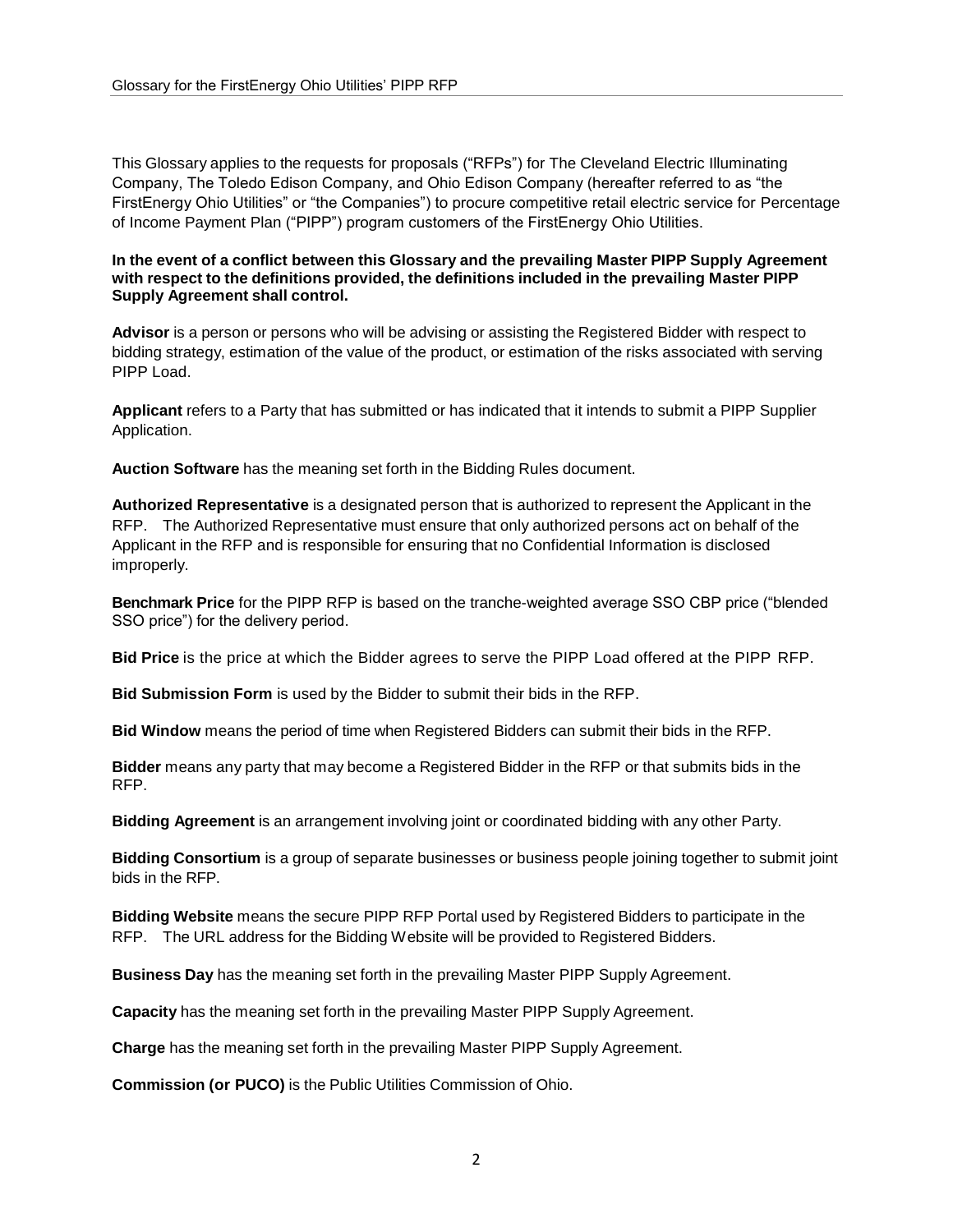**Companies (FirstEnergy Ohio Utilities)** means The Cleveland Electric Illuminating Company, The Toledo Edison Company, and Ohio Edison Company, or their representatives.

**Competitive Retail Electric Service Provider (CRES Provider)** has the same meaning as CRES Supplier.

**Competitive Retail Electric Service Supplier (CRES Supplier)** has the meaning set forth in the prevailing Master PIPP Supply Agreement.

**Confidential Information** is non-public, competitively-valuable information that is meant to be kept nonpublic and for which precautions have been taken to have it remain non-public. Confidential information relative to bidding strategy includes information relating to a Bidder's bid, written or oral, which if it were to be made public or known to another Bidder would be likely to have an effect on any of the bids that another Bidder would be willing to submit in the RFP. Confidential information regarding the RFP includes information, written or oral, that is not released publicly by the PUCO or the RFP Manager and that a Bidder acquires as a result of participating in the RFP, which if it were to be made public could impair the integrity of the current or future RFPs, impair the ability of the Companies to hold future RFPs, harm consumers, or injure Bidders or Applicants.

**Credit Representative** is the Applicant's designated individual who can answer questions or provide information about the Applicant's credit with respect to the requirements for the RFP.

**Customer** has the meaning set forth in the prevailing Master PIPP Supply Agreement.

**Day(s)** refer to Business Day(s), unless noted otherwise.

**Defaulting Party** has the meaning set forth in the prevailing Master PIPP Supply Agreement.

**Delegate** is authorized by the Applicant to be a secondary point of contact for the PIPP RFP Manager.

**Delivery Period** has the meaning set forth in the prevailing Master PIPP Supply Agreement.

**Energy** has the meaning set forth in the prevailing Master PIPP Supply Agreement.

**FERC** has the meaning set forth in the prevailing Master PIPP Supply Agreement.

**Form of PIPP Supplier Letter of Credit** is an attachment to the Master PIPP Supply Agreement.

**Goodwill** is an intangible asset which is the [amount](http://www.investorwords.com/205/amount.html) by which the [purchase](http://www.investorwords.com/3952/purchase.html) [price](http://www.investorwords.com/3952/purchase.html) of an acquired entity exceeds its net [tangible](http://www.investorwords.com/3264/net_tangible_assets.html) asset value.

**Guarantor** has the meaning set forth in the prevailing Master PIPP Supply Agreement.

**Guaranty** has the meaning set forth in the prevailing Master PIPP Supply Agreement.

**Information Website** means [http://www.firstenergyPIPPRFP.com](http://www.firstenergypipprfp.com/) which is the Website that will be the primary online source of information about the PIPP RFPs.

**Joint Venture** is an enterprise entered into by two or more people for profit with the purpose of bidding in the RFP. A Joint Venture has most of the elements of a partnership, such as shared management, the power of each venture to bind the others in the business, division of profits, and joint responsibility for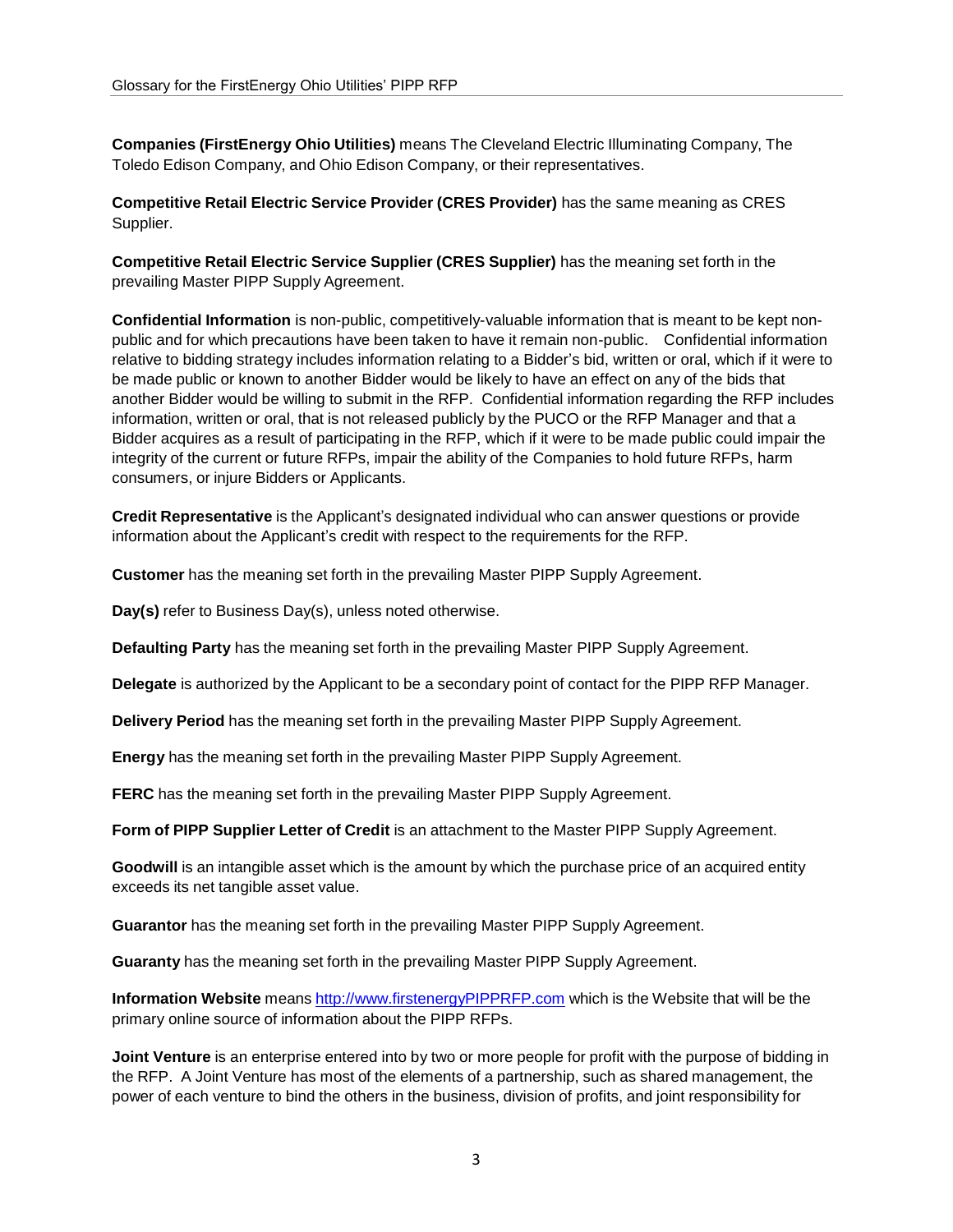losses. However, unlike a partnership, a Joint Venture anticipates a specific area of activity and/or period of operation, so after the purpose is completed, bills are paid, profits (or losses) are divided, and the Joint Venture is terminated.

**Legal Representative** is a legal counsel authorized and willing to accept service of process on the Applicant's behalf, and having an address in Ohio.

**Load Serving Entity (LSE)** has the meaning set forth in the applicable PJM Agreements.

**Master Percentage of Income Payment Plan Supply Agreement (or Master PIPP Supply Agreement or Agreement)** is the standard contract that will be used by the PIPP Suppliers and the FirstEnergy Ohio Utilities.

**Notification to Registered Bidders** is sent by the RFP Manager to the prospective Bidder once they become Registered Bidders. The Notification is in the format set forth in PIPP Supplier Application.

Party has the meaning set forth in the prevailing Master PIPP Supply Agreement.

**Person** has the meaning set forth in the prevailing Master PIPP Supply Agreement.

**PIPP Customers** has the meaning set forth in the prevailing Master PIPP Supply Agreement.

**PIPP Load** has the meaning set forth in the prevailing Master PIPP Supply Agreement.

**PIPP RFP Manager** is the team at CRA International, Inc. d/b/a Charles River Associates ("CRA") that is managing the PIPP RFP process for the FirstEnergy Ohio Utilities.

**PIPP Service** has the meaning set forth in the prevailing Master PIPP Supply Agreement.

**PIPP Service Offer** has the meaning set forth in the prevailing Master PIPP Supply Agreement.

**PIPP Supplier** has the meaning set forth in the prevailing Master PIPP Supply Agreement.

**PIPP Supplier Application** is the application process for prospective Bidders to participate in the RFP.

**PIPP Supplier Application Deadline** is the date and time by which PIPP Supplier Applications are due.

**PIPP Supply** has the meaning set forth in the prevailing Master PIPP Supply Agreement.

**PJM** has the meaning set forth in the prevailing Master PIPP Supply Agreement.

**PJM Agreements** has the meaning set forth in the prevailing Master PIPP Supply Agreement.

**Pre-Bid Security** is posted by each Registered Bidder in an amount sufficient to meet the requirement in the PIPP Supplier Application. Pre-Bid Security to be posted by a Registered Bidder by the pre-bid security due dates as defined in the RFP Calendar on the Information Website before the Bid Window opens and must be in the form of cash or a Pre-Bid Security Letter of Credit.

**Pre-Bid Security Letter of Credit** is an acceptable form for Pre-Bid Security, subject to the letter of credit itself complying with FirstEnergy Ohio Utilities' requirements.

**Product** is the PIPP Load of the FirstEnergy Ohio Utilities for the Delivery Period.